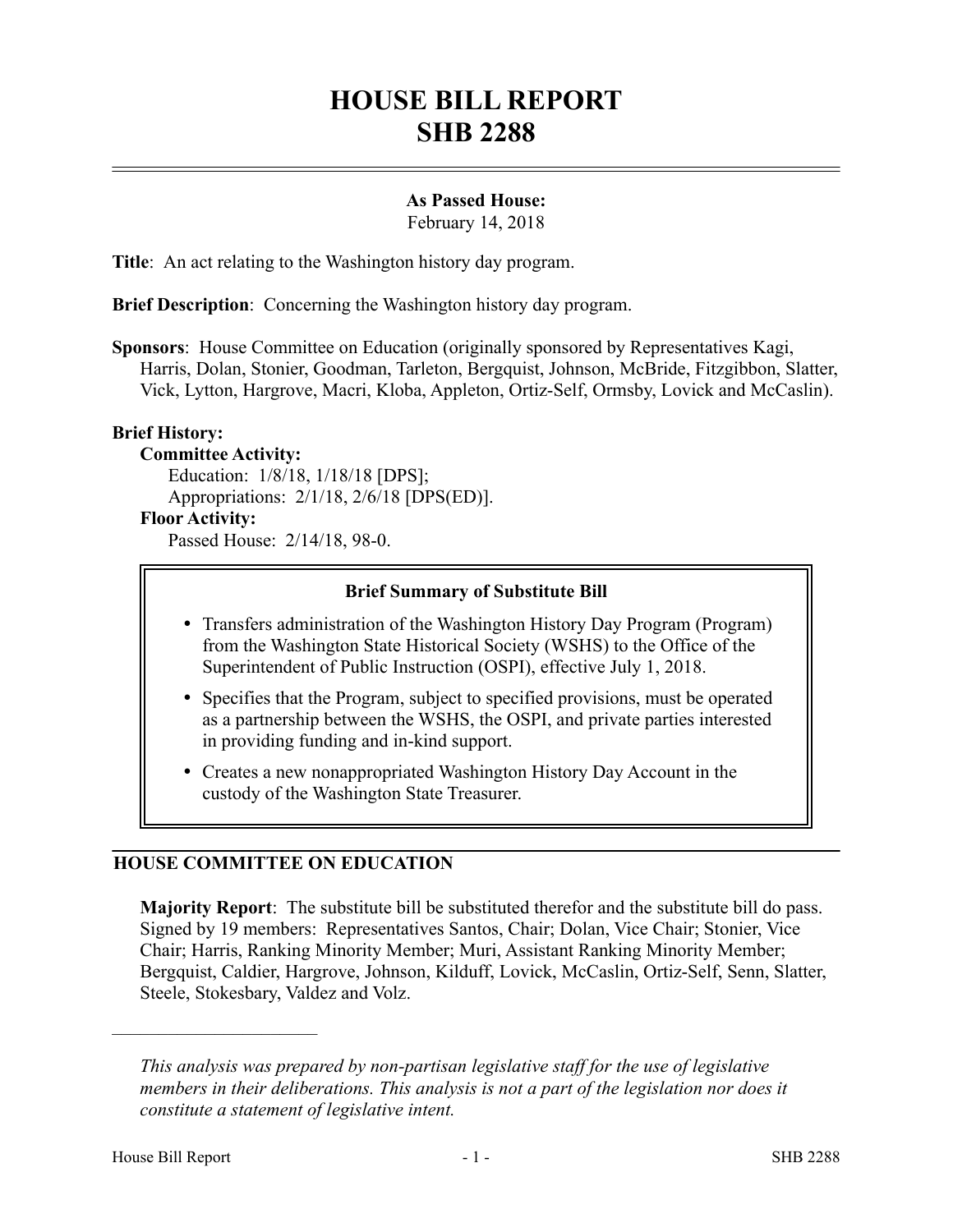**Staff**: Ethan Moreno (786-7386).

### **HOUSE COMMITTEE ON APPROPRIATIONS**

**Majority Report**: The substitute bill by Committee on Education be substituted therefor and the substitute bill do pass. Signed by 31 members: Representatives Ormsby, Chair; Robinson, Vice Chair; Chandler, Ranking Minority Member; MacEwen, Assistant Ranking Minority Member; Stokesbary, Assistant Ranking Minority Member; Bergquist, Buys, Caldier, Cody, Condotta, Fitzgibbon, Graves, Haler, Harris, Hudgins, Jinkins, Kagi, Lytton, Manweller, Pettigrew, Pollet, Sawyer, Schmick, Senn, Springer, Stanford, Sullivan, Tharinger, Vick, Volz and Wilcox.

**Minority Report**: Do not pass. Signed by 1 member: Representative Taylor.

**Minority Report**: Without recommendation. Signed by 1 member: Representative Hansen.

**Staff**: Jordan Clarke (786-7123).

## **Background**:

National History Day and Washington History Day.

The National History Day organization (NHD), a nonprofit organization established in 1974, offers year-long academic programs for middle and high school students in and outside of the United States. In addition to providing professional development opportunities and curriculum materials for teachers, the NHD operates the National History Day Contest, a contest that Washington participates in as an affiliate through the Washington History Day Program (Program). The Program is administered by the Washington State Historical Society (WSHS). According to the WSHS, more than 8,000 students participate in the Program each year.

The WSHS, a tax-exempt nonprofit organization, is designated by the Legislature as a trustee of the state's historical articles and properties. The WSHS's duties include collecting and preserving historical materials, operating state museums, conducting educational activities and historical celebrations, engaging in fund-raising, and exchanging historical property.

# Office of the Superintendent of Public Instruction.

In addition to its constitutional charge of supervising all matter pertaining to public schools, the Superintendent of Public Instruction (SPI) and its office has numerous and broad responsibilities prescribed in statute, including:

- making rules and regulations necessary for the administration of public education requirements;
- preparing courses of study and other materials and books for the discharge of education duties;
- fulfilling financial responsibilities, including distributing legislatively allocated funds to districts for the operation of the public school system, and awarding numerous state and federally funded grants;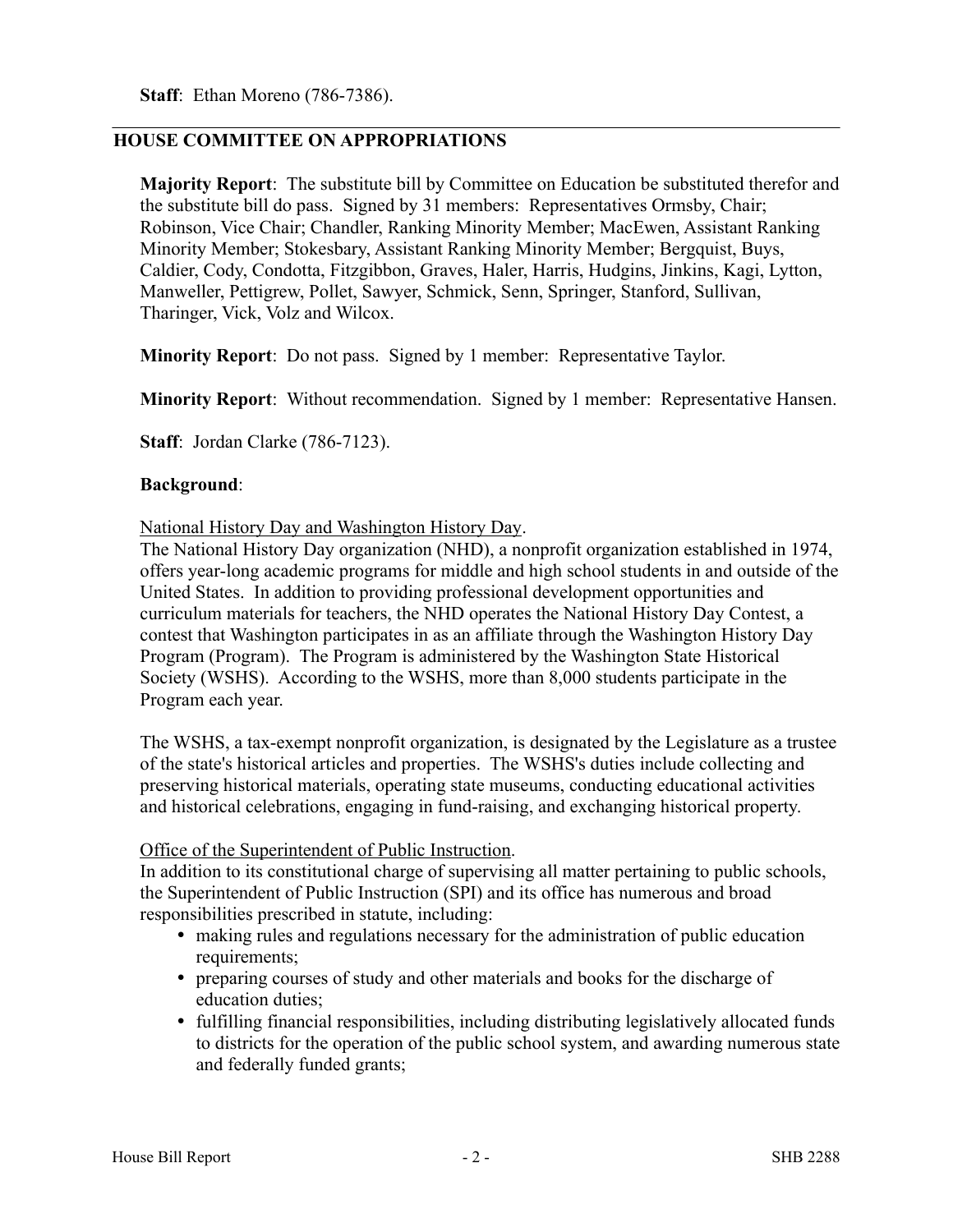- maintaining and revising, in consultation with the State Board of Education, a statewide academic assessment system to measure student knowledge and skills on state learning standards and for purposes of state and federal accountability; and
- satisfying numerous reporting and other duties assigned by the Legislature.

# **Summary of Substitute Bill**:

Effective July 1, 2018, responsibility for administering the Program is transferred from the WSHS to the Office of the Superintendent of Public Instruction (OSPI). Subject to funds appropriated for this specific purpose, the OSPI is responsible for the administration and coordination of the Program, including providing necessary staff support.

Although the OSPI has administrative and coordination duties, the Program must be operated as a partnership between the OSPI, the WSHS, and private parties interested in providing funding and in-kind support. The WSHS, in coordination with the OSPI, is directed to promote the Program and provide access and support for students who are conducting primary and secondary research of historical Washington documents and commentary.

A nonappropriated Washington History Day Account (which can be populated with public or private moneys) is created in the custody of the Washington State Treasurer. Only the SPI or the SPI's designee may authorize expenditures from the account. Provisions creating the account specify that it will retain any interest earned on account balances.

**Appropriation**: None.

#### **Fiscal Note**: Available.

**Effective Date**: The bill takes effect 90 days after adjournment of the session in which the bill is passed.

#### **Staff Summary of Public Testimony** (Education):

(In support) A budget proposal to expand the Program was previously offered, but not accepted. As a result, the sponsor decided to instead propose legislation to strengthen the Program and place it in statute. The partnership created in the bill recognizes the role and resources of the WSHS in supporting the Program. The Governor has included \$200,000 in his budget to support the partnership, but \$50,000 is to be from private resources. The WSHS has concerns about transferring a Program endowment, but amendments may be supported.

The state must retain and expand programs that are outstanding, and the Program is one such program. Students in the program are performing excellent work. The program makes history come alive and is a powerful learning tool. The NHD program is a transformative, but underutilized program that provides a format for student research and presentations. Although 500,000 Washington students are eligible to participate in the Program, only 10,000 do so.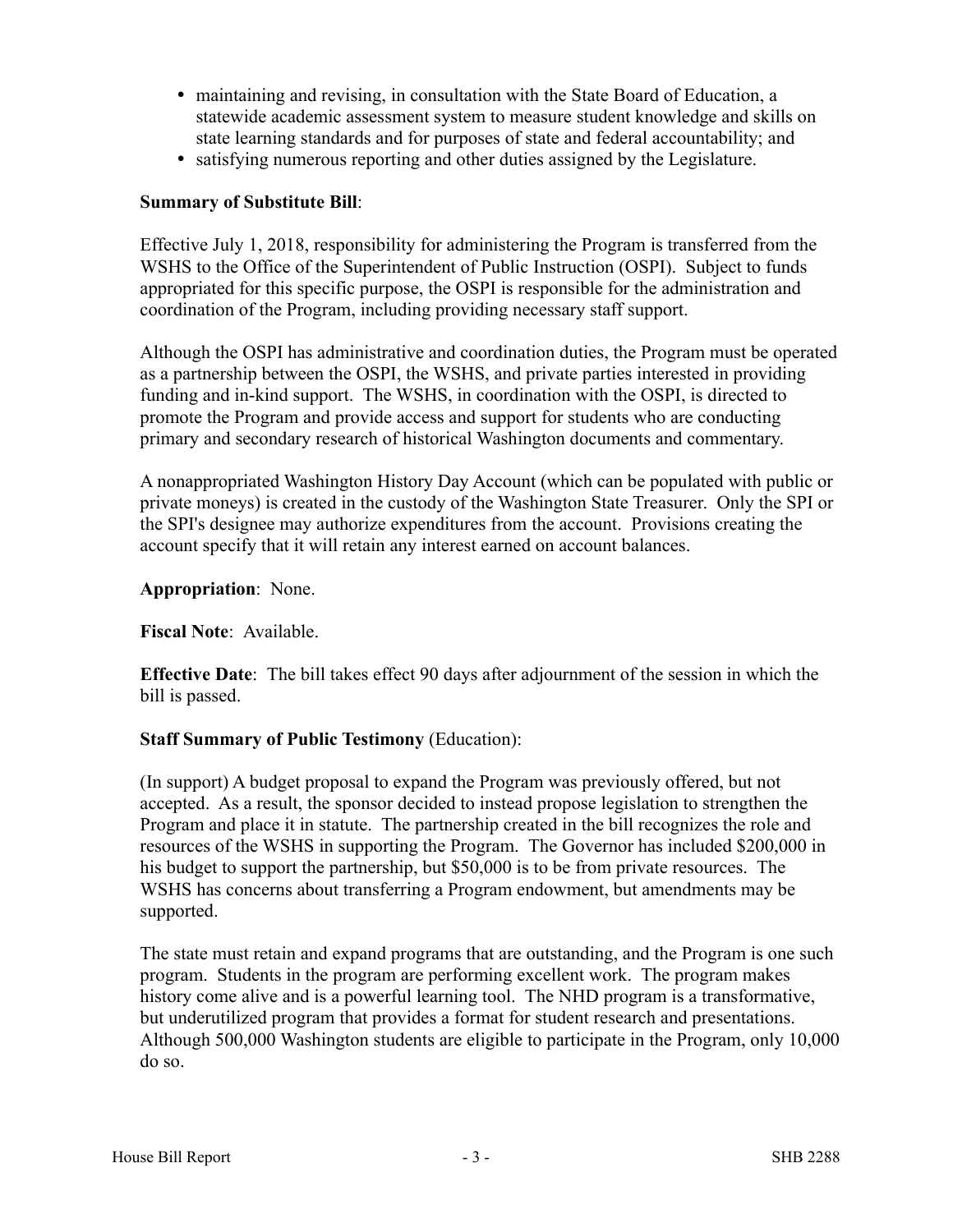The intent of the bill, to expand participation in the Program, is a good one. The WSHS has supported the Program since 2005 when it was dropped by the previous administrator. The WSHS has entered into discussions with OSPI about the Program, and has spoken to the sponsor about technical amendments.

The NHD program operates in all 50 states and some territories. Stakeholders have actively supported Washington's program and will help to implement the public-private partnership in the bill.

As a curriculum, the Program belongs with the OSPI—it is what they do. The OSPI will be able to expand the Program throughout the state. It would be awesome if OSPI could work with teachers to help support history day in Washington.

The OSPI supports the legislation.

(Opposed) None.

# **Staff Summary of Public Testimony** (Appropriations):

(In support) We are very concerned about expanding access of the program to students across the state, and the Office of the Superintendent of Public Instruction (OSPI) is best situated to do that. The OSPI has connections in all school districts, professional development expertise, and a team of social studies teachers already arranged who can work with teachers around the state. History Day originated with educational service districts. Since then its regional contests have been run by volunteers and are not connected to the educational service districts anymore. Educational service districts would like to re-establish and expand that connection with the OSPI and the Washington State Historical Society (WSHS). The OSPI should take on a bigger role, and expand the participation of the WSHS, the State Archives, the State Library, and college libraries.

History Day is a program that operates in all 50 states. Two years ago, the Colonial Dames donated \$46,200 to continue History Day in Washington. The Colonial Dames have actively supported History Day, financially and with judging at regional and state contests, for over 30 years. If the bill becomes law, the Colonial Dames would become a private partner with the state. The bill would eliminate student contest registration fees and increase teacher workshops. The OSPI has the infrastructure to expand student participation of History Day to the remaining 215 school districts not participating. The WSHS will be an important partner in the expansion through its promotion of its archival research facility for student projects. This bill could help make Washington the top state for History Day.

There is a common core correlation with History Day. The National Humanities Award was given to National History Day in 2011, and is the only educational program to ever receive the award at the national level. Nothing focuses the student mind like a competition, especially one that empowers students to choose a subject of their own passion. This project allows students to stretch their strengths and engage their weaknesses while teaching them project management and preparing them for college and careers. This is a world class education, and basic education is best administered by the OSPI. The program should be brought into the OSPI because it will provide stable funding, be appropriately placed,